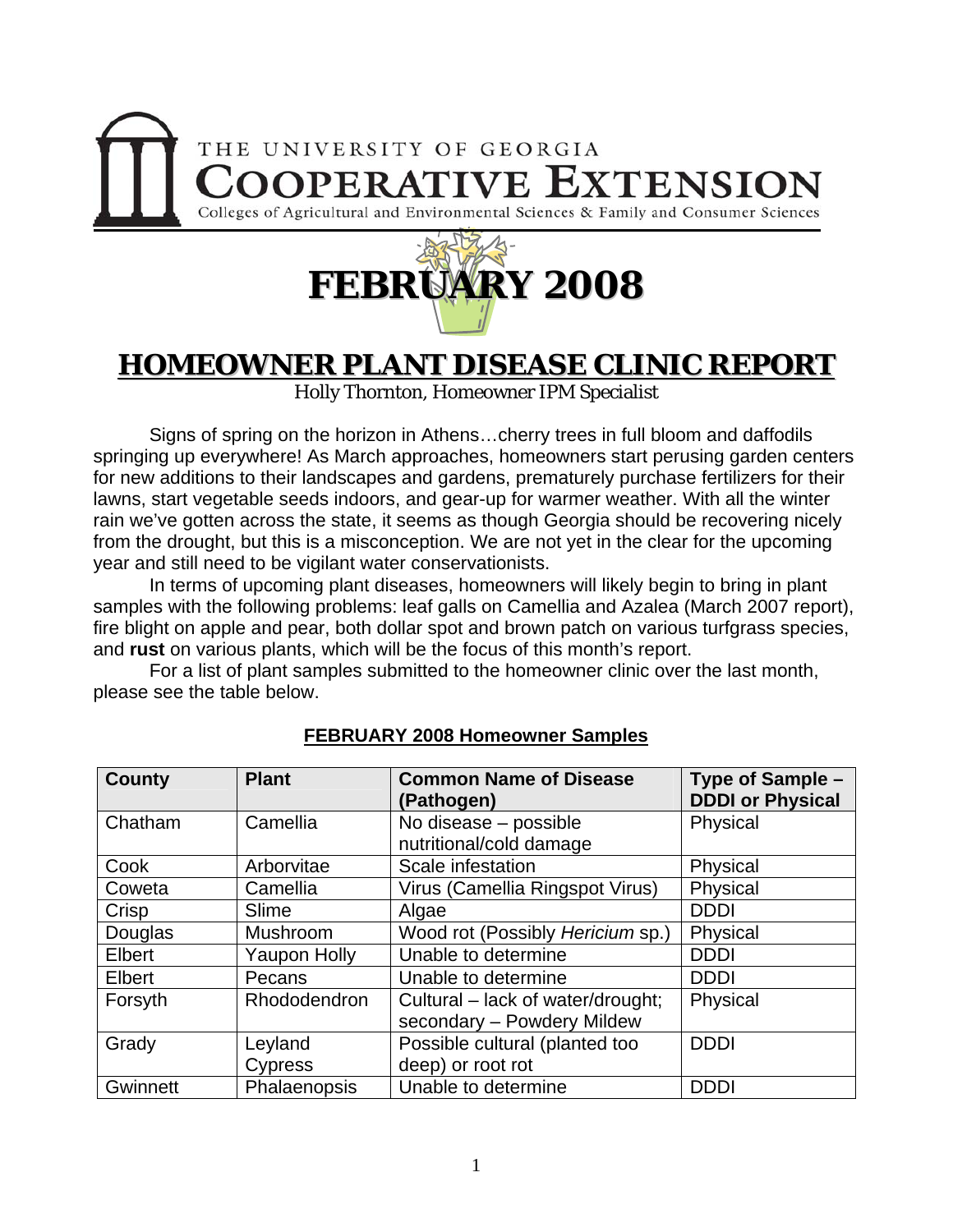| <b>County</b>                                     | <b>Plant</b>         | <b>Common Name of Disease</b><br>(Pathogen) | Type of Sample -<br><b>DDDI or Physical</b> |  |
|---------------------------------------------------|----------------------|---------------------------------------------|---------------------------------------------|--|
|                                                   | Orchid               |                                             |                                             |  |
| Gwinnett                                          | <b>Ficus</b>         | Possible Crown gall                         | <b>DDDI</b>                                 |  |
|                                                   |                      | (Agrobacterium sp.)                         |                                             |  |
| Monroe                                            | Viburnum             | Cold damage and possible                    | <b>DDDI</b>                                 |  |
|                                                   |                      | fungal leaf spot (Cercospora sp.)           |                                             |  |
| Muscogee                                          | <b>Illicium</b>      | Unable to determine                         | <b>DDDI</b>                                 |  |
|                                                   | floridanum           |                                             |                                             |  |
| Pierce                                            | Centipede            | Take all root rot                           | Physical                                    |  |
|                                                   |                      | Gaeumannomyces graminis)                    |                                             |  |
| Rabun                                             | Camellia             | Fungal leaf spot (unknown) &                | <b>DDDI</b>                                 |  |
|                                                   | sasanqua             | cold damage                                 |                                             |  |
| Thomas                                            | Mushroom             | Stinkhorn fungus (Clathrus                  | <b>DDDI</b>                                 |  |
|                                                   |                      | columnatus)                                 |                                             |  |
| <b>Thomas</b>                                     | Ligustrum            | Fungal leaf spot (unknown)                  | <b>DDDI</b>                                 |  |
| Whitfield                                         | <b>Banana Plants</b> | Root rots (Pythium sp. &                    | <b>Both</b>                                 |  |
|                                                   |                      | Phytophthora sp.)                           |                                             |  |
| Total samples (late-January to late-February): 18 |                      |                                             |                                             |  |

## **RUST Diseases**

 With over 5000 species of rust fungi (Agrios 2005), this group of plant pathogens can attack a wide range of plant hosts and includes some of the most destructive pathogens in the world. Some of the hosts include: grain crops (wheat and oats), vegetables (bean), ornamentals (daylily, snapdragon, hollyhock, and geranium), trees (cedar, pines, and oaks), fruit (blackberry, apples, peach) and field crops (cotton and soybean). Rust fungi are obligate parasites (meaning they need a **living** host to survive and reproduce).

Most rust fungi attack the foliage (leaves) and stems of the plants. Symptoms include: rusty, orange/yellow (sometimes white) pustules or spots on the leaf surfaces. Rust pathogens can also form galls like those created by the cedar-apple rust pathogen. These pathogens can spread very rapidly due to the large number of spores being produced.

Many rust fungi need **two** different hosts to complete their life cycles and have **five** different spore forms. For example, the cedar-apple rust pathogen cannot complete its life cycle without both a cedar and a nearby apple host.

Wet, warm weather favors the development of rust diseases. Therefore, in the spring and fall, we see many rust diseases on various plants.

See the examples below.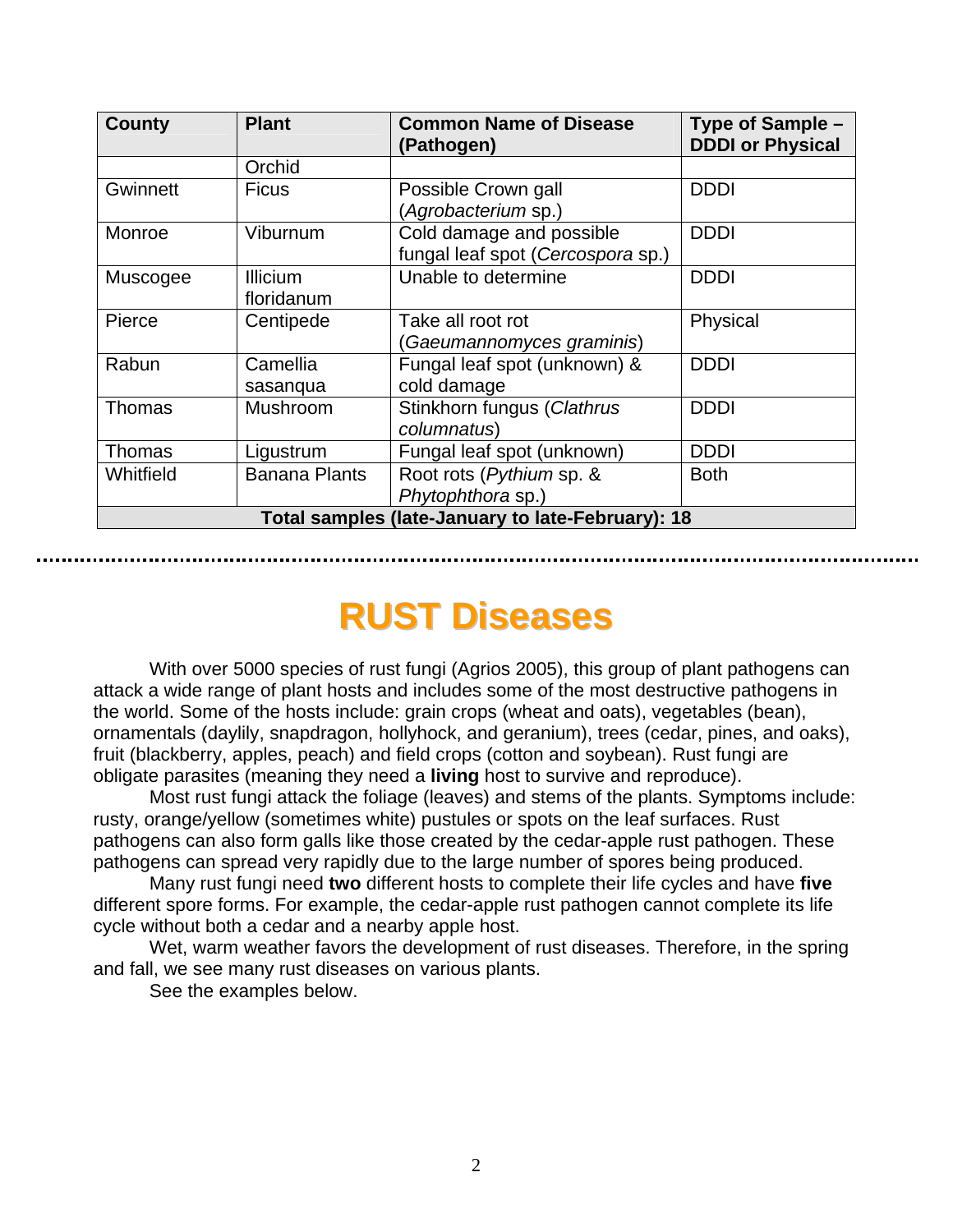

Rust pustules on the underside of the hollyhock leaf surface.



Raised, orange lesions on the upperside of the hollyhock leaf surface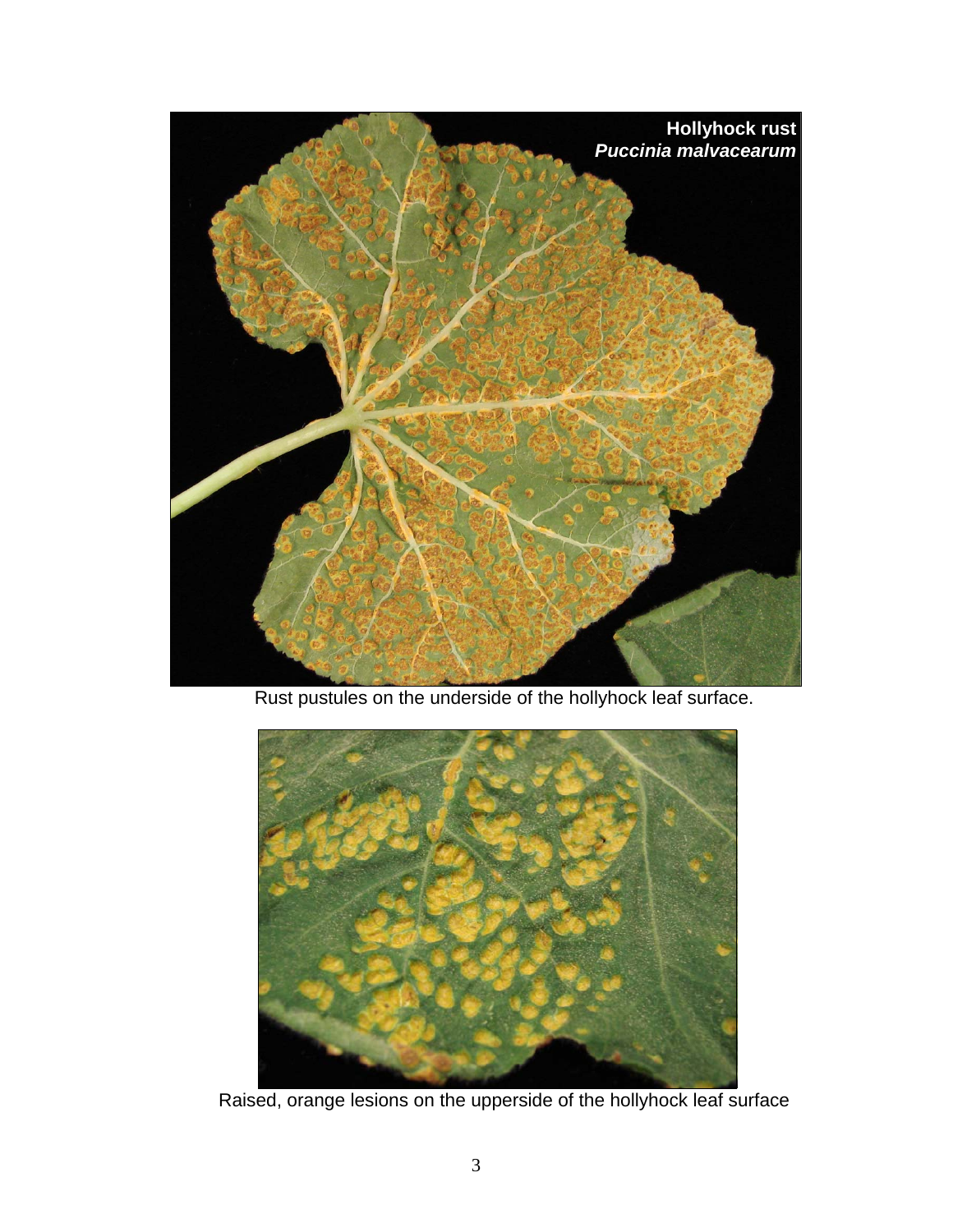

Masses of teliospores of the rust pathogen, *Puccinia malvacearum*.



Snapdragon infected with the rust pathogen, *Puccinia antirrhini*.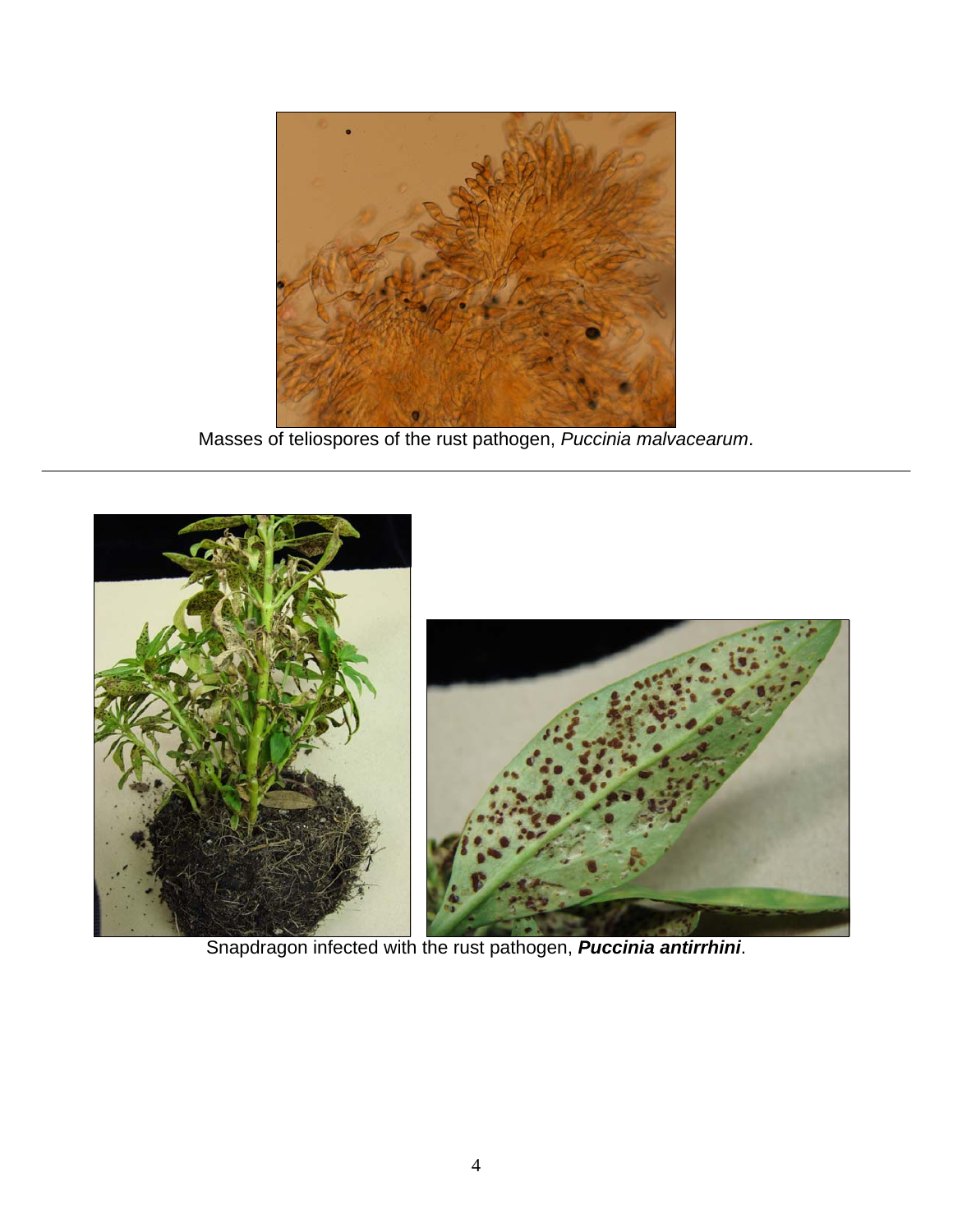

Both sides of the snapdragon leaf surface showing the symptoms and signs of a rust infection.

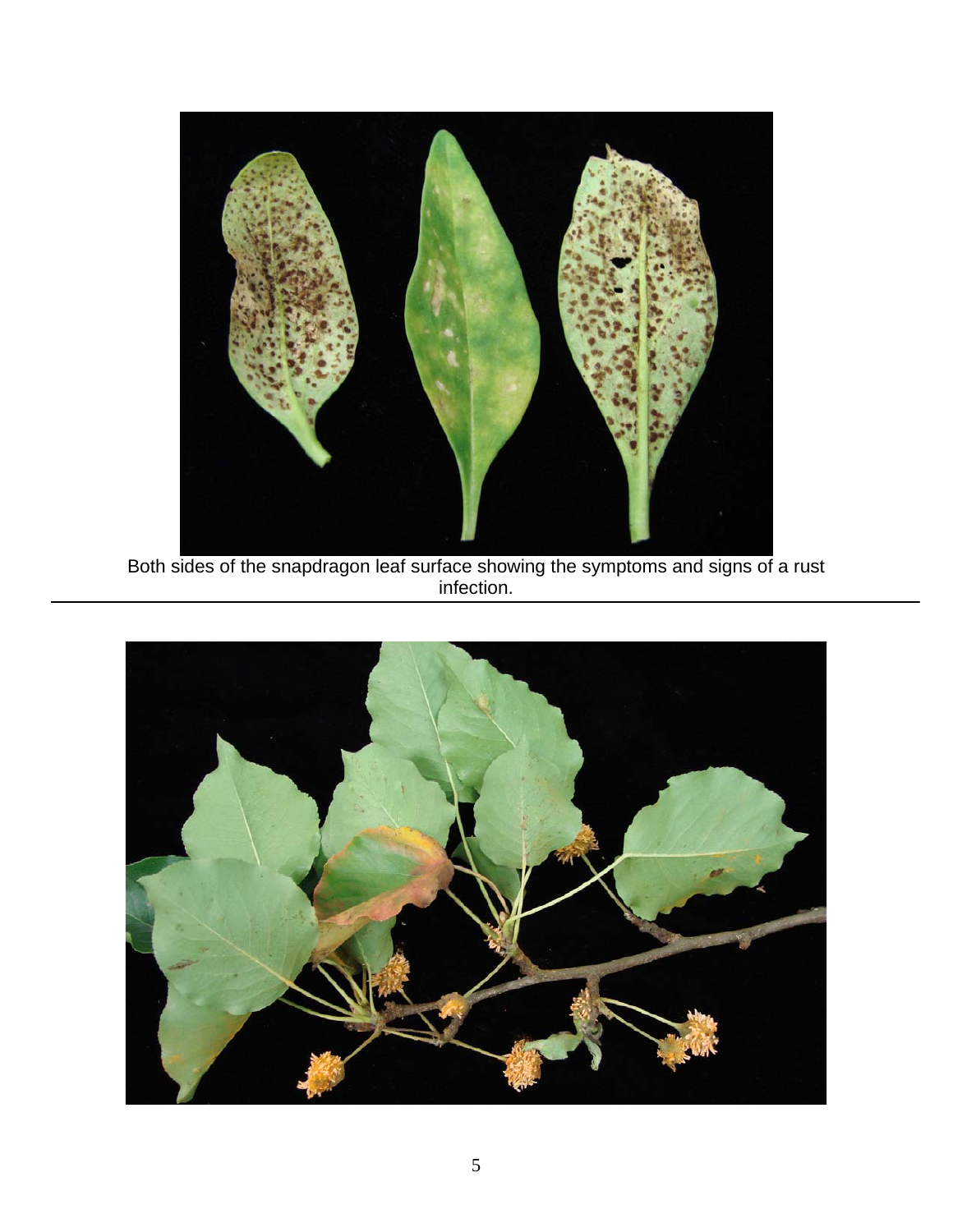

The two images above show the fungal rust pathogen, *Gymnosporangium clavipes*, on hawthorn fruit. The orange structures seen on the fruit are the fruiting structures of the pathogen. This pathogen infects eastern red cedars and other junipers for half of its life cycle. The other half of the life cycle is spent on Rosaceous hosts (such as hawthorn).



This is a close-up of a rust pustule on Zoysia grass.